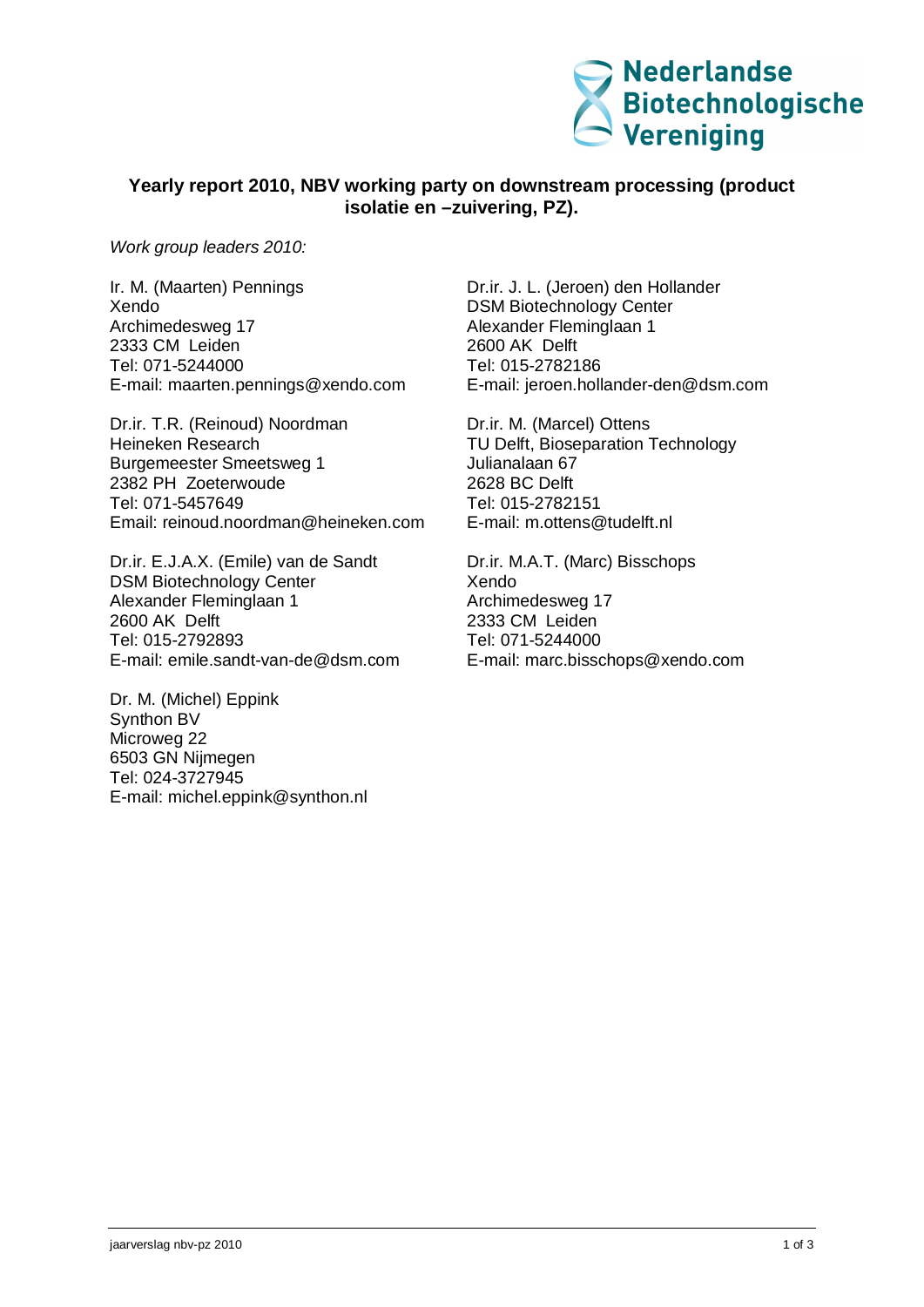

In 2011, the working party on product isolation and purification organized two mini symposia.

On April 7th the Working Party organized a mini-symposium on the Developments and Challenges in Separation Technologies in Biorefineries. It was attended by around 50 scientists from academic and industrial research in life sciences sectors.

Prof. Johan Sanders (WUR) explored the potentials and drivers for a biobased economy in a wider context. In a few case studies, he presented opportunities to replace fossil fuels by biomass as raw material to produce bulk chemicals for a variety of applications. He showed that further integration of biomass conversion at the source (e.g. the farm) should be implemented, in order to exploit the potentials of a biobased economy. This would minimize costs associated with logistics and it would allow the farmer to generate higher revenues.

According to Jaap de Slegte (FrieslandCampina), biorefinery in Dairy Industries have embraced the concepts of biorefineries already decades ago, In his presentation he showed the implementation challenges of a manufacturing process for transgalactooligosaccharides (GOS), a novel prebiotic ingredient derived from whey. Domo, a business unit of FrieslandCampina, is the worldwide market leader for GOS and has been producing this ingredient since the late nineties. Apart from the technological implementation challenges, Domo also had to cope with regulatory hurdles. An additional challenge was presented by the fact that the final process included ion exchange, a technology that was not common in the Domo manufacturing organization. Once these challenges were overcome, the new manufacturing process was implemented in 2005 and has been operated satisfactorily since then.

A novel Centrifugal Technology for harvesting algae Jan Koning (NL-GUTS) introduced the NL-GUTS platform for supporting innovations in separation technologies prior to third contribution to the mini-symposium. Marco Brocken (Evodos) presented the Evodos centrifugal spiral plate technology for separating algae. The Evodos spiral plate technology (SPT) was presented as a promising centrifugal technology for harvesting algae at very high biomass concentration.

At November 3th (2010) the working parties of "Downstream Processing", "Bioreactors" and "Animal and Plant Cell Culture" of the NBV organized a mini-symposium with as topic "High Throughput Screening Technologies in Upstream/Downstream Processes" Approximately 50 people attended this mini-symposium with presentations of Technical University of Delft (Marcel Ottens), Kalsruhe Institute of Technology (Juergen Hubbuch), Enzyscreen (Wouter Duetz) and Genmab (Jolanda Gerritsen). The presentations were a mixture on new Technologies in the high throughput screening area of Upstream/Downstream for fast developments whereby the Upstream talks, as performed by companies, focuses more on applied technologies whereas the Downstream talks were more fundamental with some applications were presented by universities.

The first upstream talk of Wouter Duetz from Enzyscreen focused on mixing principles with special designed micro titerplates for ideal transfer of gasses (e.g.  $O<sub>2</sub>$ ) and preventing denaturation of cells for prokaryotic as well as eukaryotic organisms. With this technology prokaryotic as well as eukaryotic cell culture fermentations could be performed on a high throughput scale. In the second talk, carried out by Jolanda Gerritsen from Genmab, she explained the use of high throughput screening in mammalian cell culture development for selection of high producing clones of specific proteins (e.g. monoclonal antibodies) and decreasing lead time and manpower. The main message of these talks was the implementation of high throughput technologies for fermentation processes.